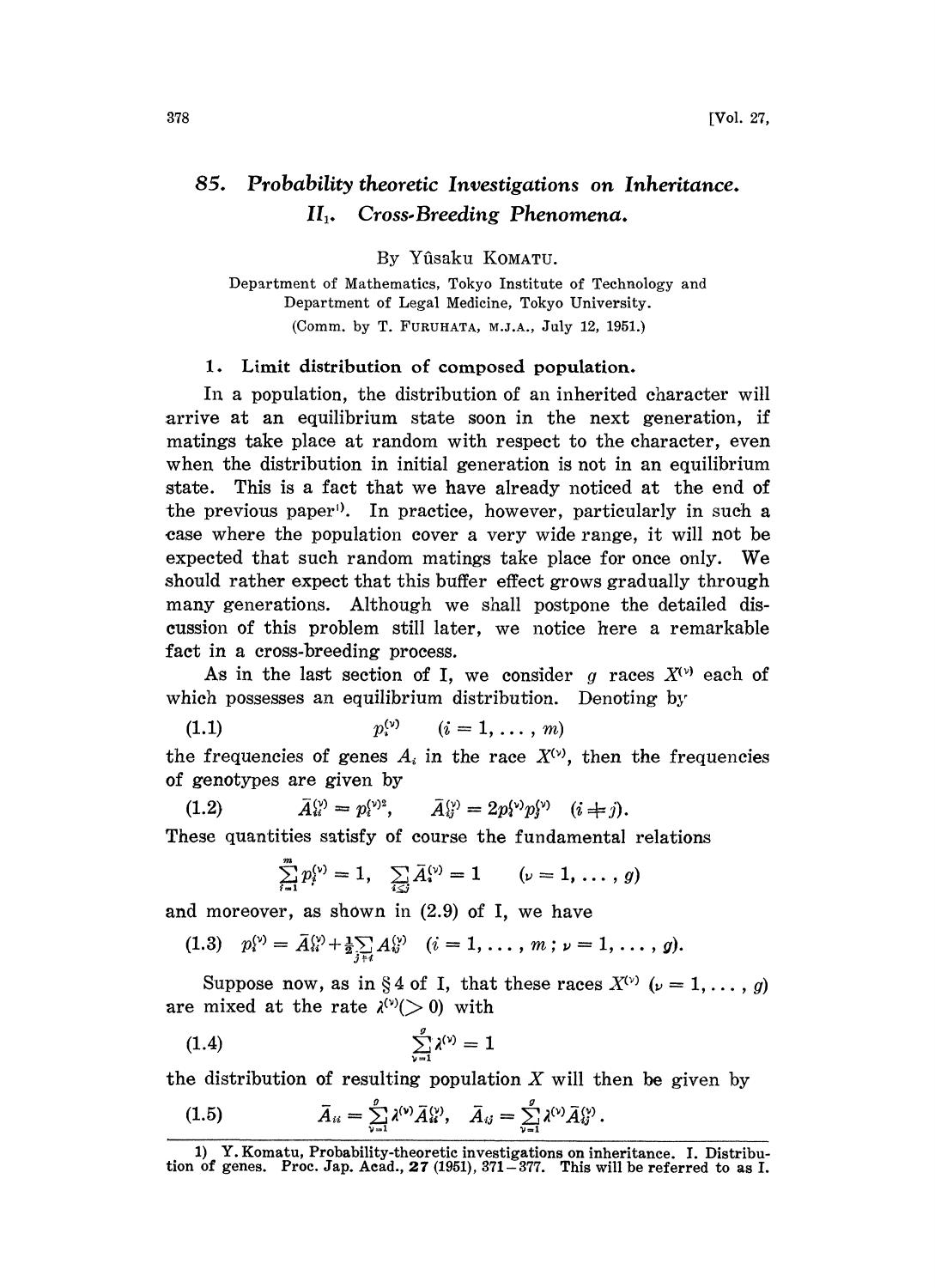Now, as already shown at the beginning of  $\S 4$  of I, the distribution of this composed race canaot be in equilibrium state provided that all the component races have not an identical distribution. Under these circumstances we take as frequency  $p_i$  of each gene  $A_i$  in the race  $X$ , the frequency of  $A_i$  which will appear in its limit distribution, that is, an equilibrium distribution arrived at ultimately after buffer effect. In view of the result in  $§4$  of I we have

(1.6) 
$$
p_i = \bar{A}_{ii} + \frac{1}{2} \sum_{j \neq i} \bar{A}_{ij} \qquad (i = 1, ..., m).
$$

Substituting the values (1.5) in the right-hand side of (1.3), we get

$$
p_i = A_{ii} + \frac{1}{2} \sum_{j \neq i} A_{ij} \qquad (i = 1, ..., m).
$$
  
uting the values (1.5) in the right-hand side of (1.3),  

$$
p_i = \sum_{i=1}^g \lambda^{(i)} \bar{A}_{ii}^{(i)} + \frac{1}{2} \sum_{j \neq i} \sum_{\nu=1}^g \lambda^{(\nu)} A_{ij}^{(\nu)} = \sum_{\nu=1}^g \lambda^{(\nu)} \Big( \bar{A}_{ii}^{(\nu)} + \frac{1}{2} \sum_{j \neq i} \bar{A}_{ij}^{(\nu)} \Big),
$$

which may, in view of  $(1.3)$ , be also written as

(1.7) 
$$
p_i = \sum_{\nu=1}^g \lambda^{(\nu)} p_i^{(\nu)} \qquad (i = 1, \ldots, m).
$$

These are evident relations which may also be previously expected.

In order to distinguish the frequency of genotypes  $A_{ij}$  ( $i \leq j$ ) in the limit distribution from that in the original one, we denote the former by  $\bar{A}_{ij}^*$  while the latter is denoted by  $\bar{A}_{ij}$ . Because of (1.7) we obtain

(1.8) 
$$
\bar{A}_{ii}^* = p_i^2 = \left(\sum_{\nu=1}^g \lambda^{(\nu)} p_i^{(\nu)}\right)_i^2, \bar{A}_i^* = 2p_i p_j = 2 \sum_{\nu=1}^g \lambda^{(\nu)} p_i^{(\nu)} \sum_{\nu=1}^g \lambda^{(\nu)} p_j^{(\nu)} \qquad (i \neq j).
$$

On the other hand, in view of  $(1.2)$  and  $(1.5)$ , the original distribution is given by

(1.9) 
$$
\bar{A}_{ii} = \sum_{\nu=1}^{g} \lambda^{(\nu)} p_i^{(\nu)2}, \qquad \bar{A}_{ij} = 2 \sum_{\nu=1}^{g} \lambda^{(\nu)} p_i^{(\nu)} p_i^{(j)} \quad (i \neq j).
$$

We now compare the original distribution of the race  $X$  with its limit distribution. Remembering the identical relation (1.4), we have, from (1.8) and (1.9), for difference between frequencies of homozygote  $A_{ii}$ :

$$
(1.10) \quad \bar{A}_{ii} - \bar{A}_{ii}^* = \sum_{\nu=1}^g \lambda^{(\nu)} \sum_{\nu=1}^g \lambda^{(\nu)} p_i^{(\nu)^2} - \left(\sum_{\nu=1}^g \lambda^{(\nu)} p_i^{(\nu)}\right)^2 = \sum_{\nu} \lambda^{(\mu)} \lambda^{(\nu)} (p_i^{(\mu)} - p_i^{(\nu)})^2
$$

and for difference between frequencies of heterozygote  $A_{ij}$ :

$$
(1.11) \qquad \bar{A}_{ij} - \bar{A}_{ij}^* = 2 \sum_{\nu=1}^g \lambda^{(\nu)} \sum_{\nu=1}^g \lambda^{(\nu)} p_i^{(\nu)} p_j^{(\nu)} - 2 \sum_{\nu=1}^g \lambda^{(\nu)} p_i^{(\nu)} \sum_{\nu=1}^g \lambda^{(\nu)} p_j^{(\nu)} \\ = 2 \sum_{\mu < \nu} \lambda^{(\mu)} \lambda^{(\nu)} (p_i^{(\mu)} - p_i^{(\nu)}) (p_j^{(\mu)} - p_j^{(\nu)}) \qquad (i \neq j).
$$

The relations (1.10) concerning homozygotes contain a very striking content. In fact, we can immediately deduce

$$
(1.12) \qquad \qquad \bar{A}_{ii}^* \leq \bar{A}_{ii} \qquad (i=1,\ldots,m),
$$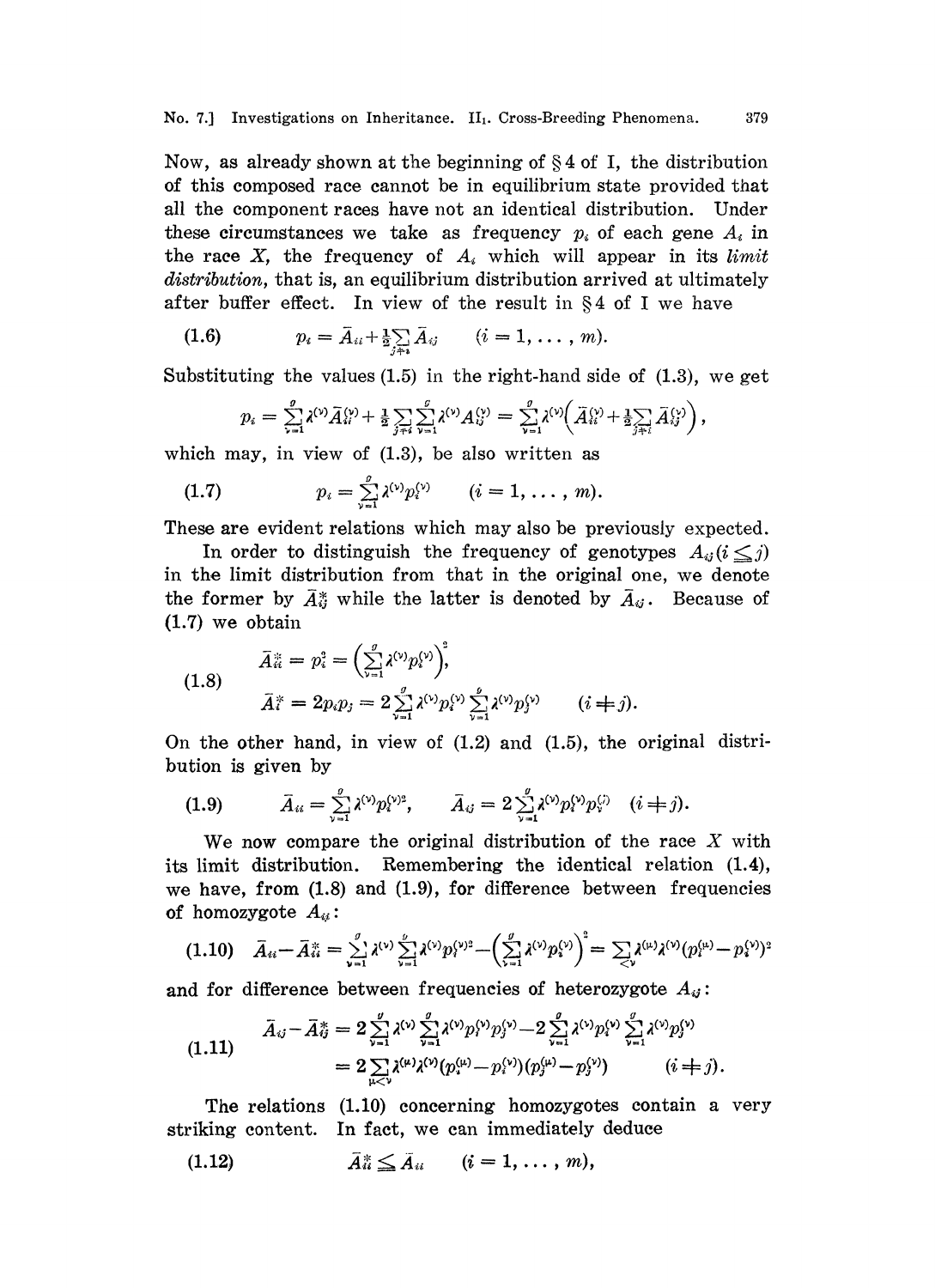380 **Y. KOMATU.** [Vol. 27,

which are really based on the well-known Cauchy's inequality. Moreover, it is evident that the equality sign in (1.12) can appear if and only if  $p_i^{(v)}(v = 1, \ldots, g)$  are all identical.

We thus have obtained the following result:

In any population composed of some races in a mosaic manner each of which possesses an equilibrium distribution, any homozygote will have a frequency in the initial distribution not less than that in the limit equilibrium distribution. Moreover, the former is actually greater than the latter, unless all the component-races possess an identical distribution.

With regard to heterozygotes, since the right-hand members of the relations (1.11) do not possess a definite sign, an analogous result does not hold.

As an illustrative example we consider ABO human blood type. In this case, the frequency of each homozygote  $OO$ , AA, BB will diminish, compared with that in the initial distribution, when the equilibrium state will be reached. In particular, homozygote  $OO$ being composed of recessive genes and hence its frequency representing exactly that of phenotype  $O$ , the same is also valid for the latter. The analogous result applies also to the phenotypes  $M$ and  $N$  in  $MN$  blood type and the phenotype  $q$  in  $Q$  blood type.

## 2. Anthropological applications.

The relations (1.7), combined with (1.4), further implies

(2.1) 
$$
\sum_{\nu=1}^g \lambda^{(\nu)}(p_i^{(\nu)}-p_i)=0 \qquad (i=1,\ldots,m).
$$

These relations being homogeneous in  $\lambda^{(v)}$ , only their ratios are essential, namely, the accessory condition (1.4) may now be removed. These *m* relations may be regarded as a system of linear equations to determine the ratios between  $\lambda^{(v)}(\nu = 1, \ldots, g)$ . To state more precisely,  $m$  relations (2.1) can be considered as simultaneous equations to determine the rate  $\lambda^{(v)}(\nu=1,\ldots,g)$  of each sub-race  $X^{(v)}$  possessing the distribution  $\{p_i^{(v)}\}$  when the distribution  $\{p_i\}$  of the composed population X is also known.

As these equations are all homogeneous in  $\lambda^{(1)}$ , there exist essentially  $g-1$  unknown quantities expressed as the ratios between them. On the other-hand, because of the fundamental relations

(2.2) 
$$
\sum_{i=1}^{m} p_i^{(\nu)} = \sum_{i=1}^{m} p_i = 1 \qquad (\nu = 1, \ldots, g),
$$

the sum of all the left-hand sides of these  $m$  equations vanishes identically, and hence the system  $(2.1)$  consists of at most  $m-1$ independent equations.

We first consider the case  $m > g$ . A system of  $m-1$  equations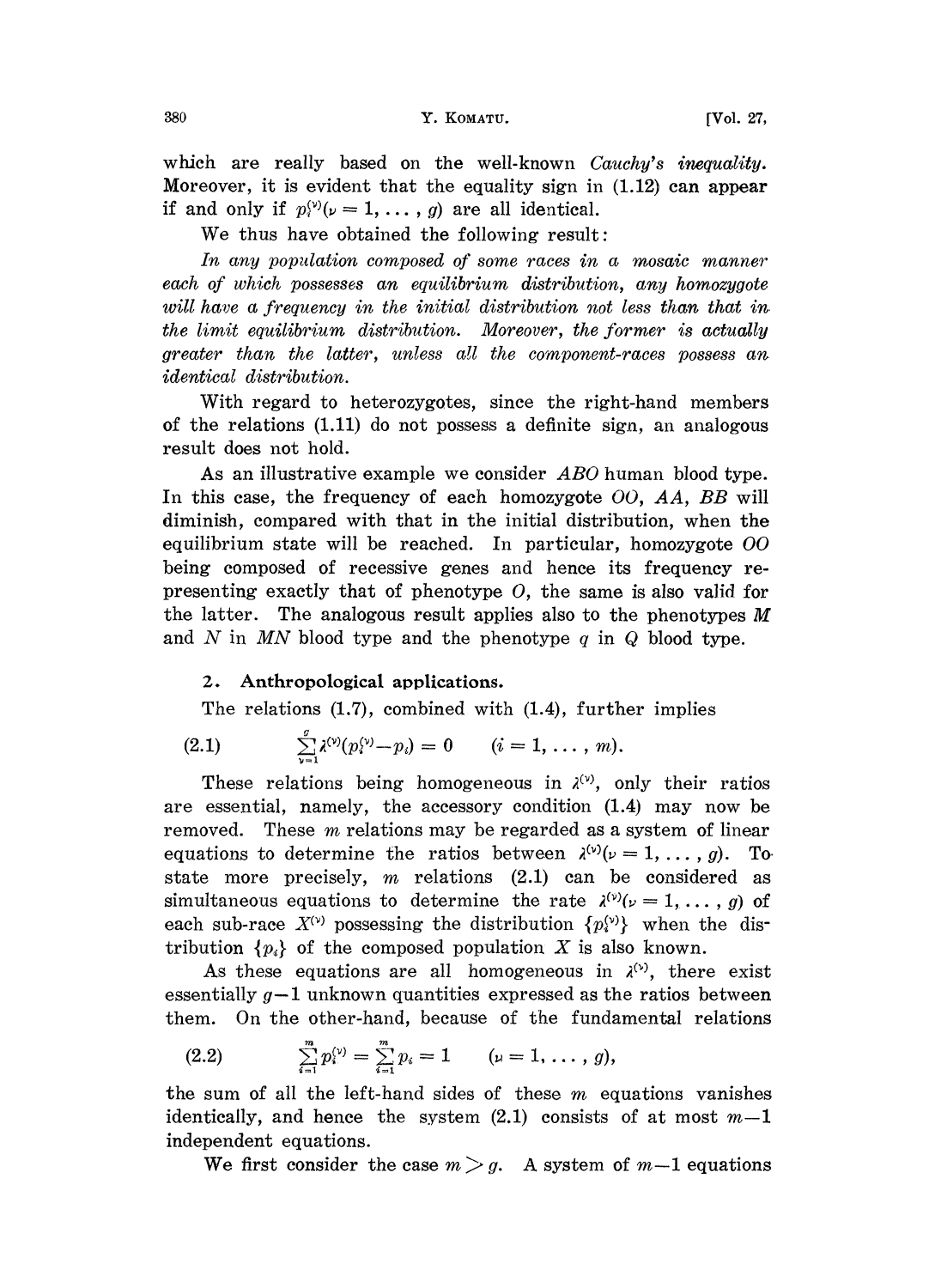in  $g-1$  unknown quantities has then in general no solution. In order that the system is solvable, it is necessary and sufficient that the rank  $\rho$ , say, of  $(m, g)$  matrix

(2.3) 
$$
\begin{pmatrix} p_1^{(1)} - p_1 & \cdots & p_1^{(g)} - p_1 \\ \cdots & \cdots & \cdots \\ p_m^{(1)} - p_m & \cdots & p_m^{(g)} - p_m \end{pmatrix}
$$

does not exceed  $g-1$ . But, in such a case, as we are now considering, where the relations in question hold without any contradiction, this condition must also be supposed valid. Furthermore, we shall have ordinarily  $\rho = g-1$  and hence the ratios between  $\lambda^{(v)}$  will be uniquely determined by the equations (2.1). Suppose, then, that for instance the first  $g-1$  columns are independent, the required ratios are givea by

$$
\lambda^{(1)} : \cdots : \lambda^{(2)} : \cdots : \lambda^{(g)} = -H^{(1)} : \cdots : (-1)^{g} H^{(2)} : \cdots : (-1)^{g} H^{(g)},
$$

where, the  $(g-1, g)$  sub-matrix composed of the first  $g-1$  rows of (2.3) being denoted by

(2.4) 
$$
\begin{pmatrix} p_1^{(1)}-p_1 & \cdots & p_1^{(p)}-p_1 \\ \cdots & \cdots & \cdots \\ p_{y-1}^{(1)}-p_{y-1} & \cdots & p_{y-1}^{(g)}-p_{y-1} \end{pmatrix}
$$

 $H^{(\nu)}$  expresses the determinant of the matrix obtained from this sub-matrix by deleting the  $\nu$ th column, i.e.

$$
(2.5) \qquad II^{(v)} = \begin{vmatrix} p_1^{(1)} - p_1 & \dots & p_1^{(v-1)} - p_1 & p_1^{(v+1)} - p_1 & \dots & p_n^{(g)} - p_1 \\ \dots & \dots & \dots & \dots & \dots & \dots \\ p_{g-1}^{(1)} - p_{g-1} & \dots & p_{g-1}^{(v-1)} - p_{g-1} & p_{g-1}^{(v+1)} - p_{g-1} & \dots & p_{g-1}^{(g)} - p_{g-1} \\ \dots & \dots & \dots & \dots & \dots \\ p_{g-1}^{(1)} - p_{g-1} & \dots & p_{g-1}^{(v+1)} - p_{g-1} & \dots & p_{g-1}^{(g)} - p_{g-1} \end{vmatrix}
$$
\n
$$
(p = 1, \dots, g).
$$

The result remains valid also in case  $m-g$ .

We next consider the contary case  $\rho < g-1$ . The system (2.1) is then always solvable, but the solution is not determined uniquely. For instance, always so it is in case  $m < q$ . Such circumstances are evidently owing to the fact that the number of component-races exceeds that of genes and hence the rates of mixture giving the same distribution as in the composed population are possible in infinitely many manners. Even though  $m=g$ , we have still  $\rho < g-1$ , provided  $p_i^{(\mu)} = p_i^{(\nu)}(i = 1, \ldots, m)$  for some pair of  $\mu$ ,  $\nu$ . This is the case where the both races  $X^{(\mu)}$  and  $X^{(\nu)}$  possess an identical distribution, and hence any change in rate of mixture between them alone has no effect upon the total distribution; the indefiniteness of the rate of mixture is thus a quite evident consequence in this case.

The above stated result will now be concretely illustrated by ABO blood type. In this case, we have  $m = 3$ . If there exist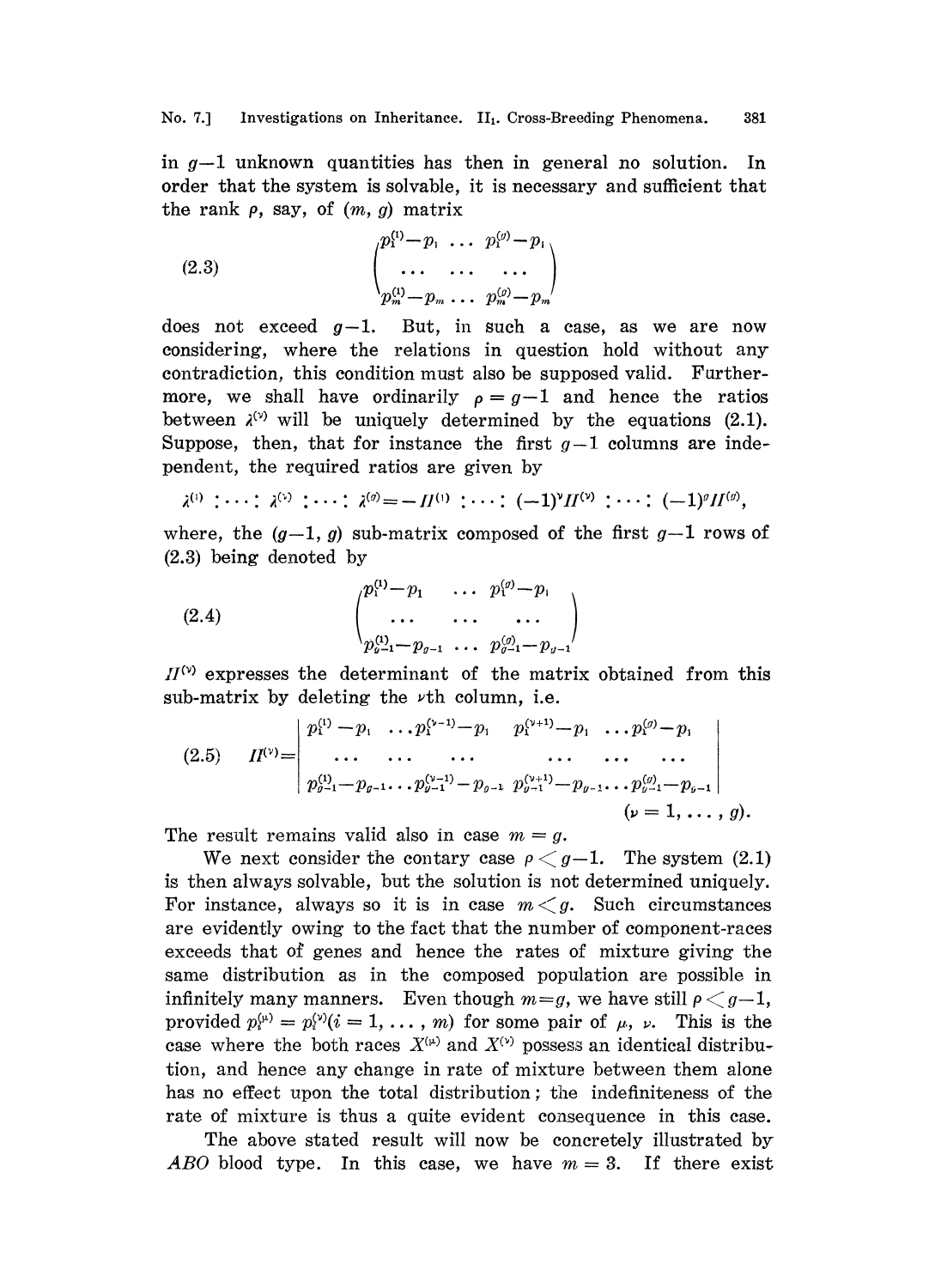more than three sub-races, the rates of mixture are determined not uniquely and hence the case  $g > m$  may be set aside as an uninteresting one.

We first consider the case  $g = 3$ , i.e. the case where three sub-races  $X^{(1)}$ ,  $X^{(2)}$  and  $X^{(3)}$  are existent. Denoting by p, q, r, as usual, the frequencies of genes  $A, B, O$  respectively, and making use of analogous suffix-notations as in general consideration, the system of equations in question become

$$
\begin{aligned}\n\lambda^{(1)}(p^{(1)}-p) + \lambda^{(2)}(p^{(2)}-p) + \lambda^{(3)}(p^{(3)}-p) &= 0, \\
\lambda^{(1)}(q^{(1)}-q) + \lambda^{(2)}(q^{(2)}-q) + \lambda^{(3)}(q^{(3)}-q) &= 0, \\
\lambda^{(1)}(r^{(1)}-r) + \lambda^{(2)}(r^{(2)}-r) + \lambda^{(3)}(r^{(3)}-r) &= 0.\n\end{aligned}
$$

Among these relations the last is not independent of the first two, from which we obtain

$$
(2.7) \ \lambda^{(1)} : \lambda^{(2)} : \lambda^{(3)} = \begin{vmatrix} p^{(2)} - p & p^{(3)} - p \\ q^{(2)} - q & q^{(3)} - q \end{vmatrix} : \begin{vmatrix} p^{(3)} - p & p^{(1)} - p \\ q^{(3)} - q & q^{(1)} - q \end{vmatrix} : \begin{vmatrix} p^{(1)} - p & p^{(2)} - p \\ q^{(1)} - q & q^{(2)} - q \end{vmatrix}.
$$

If in particular all terms in the right-hand side of  $(2.7)$  vanish simultaneously, the ratios connot be determined uniquely. This is a special case, in which the relations

$$
(p^{(1)}-p)/(q^{(1)}-q) = (p^{(2)}-p)/(q^{(2)}-q) = (p^{(3)}-p)/(q^{(3)}-q)
$$

hold good and hence the rank of the coefficient-matrix in original equations is less than  $g-1=2$ . Except this special case only, the ratios  $\lambda^{(1)}$ :  $\lambda^{(2)}$ :  $\lambda^{(3)}$  are uniquely determined such as they stand in (2.7).

We next turn to the case where there exist two sub-races  $X^{(1)}$ and  $X^{(3)}$ . The corresponding system of equations then becomes

$$
\begin{aligned}\n\lambda^{(1)}(p^{(1)}-p) + \lambda^{(2)}(p^{(2)}-p) &= 0, \\
\lambda^{(1)}(q^{(1)}-q) + \lambda^{(2)}(q^{(2)}-q) &= 0, \\
\lambda^{(1)}(r^{(1)}-r) + \lambda^{(2)}(r^{(2)}-r) &= 0,\n\end{aligned}
$$

the last equation being here also dependent. Since this is the case with  $m = 3 > 2 = g$ , in order that the equations are consistent, the coefficient-determinant obtained from the first two must necesserily vanish, i.e.  $(p^{(1)}-p)/(q^{(1)}-q) = (p^{(2)}-p)/(q^{(2)}-q)$ . Then we must evidently have further relations

$$
(p^{(1)}-p)/(p^{(2)}-p)=(q^{(1)}-q)/(q^{(2)}-q)=(r^{(1)}-r)/(r^{(2)}-r).
$$

Conversely, if the last condition is satisfied, the rate of mixture is given by

$$
\frac{\lambda^{(1)}}{\lambda^{(2)}} = \frac{p^{(2)} - p}{p - p^{(1)}} \bigg( = \frac{q^{(2)} - q}{q - q^{(1)}} = \frac{r^{(2)} - r}{r - r^{(1)}} \bigg).
$$

There exists, however, only an exceptional case where

$$
p^{(1)} = p^{(2)} = p
$$
,  $q^{(1)} = q^{(2)} = q$ ,  $r^{(1)} = r^{(2)} = r$ .